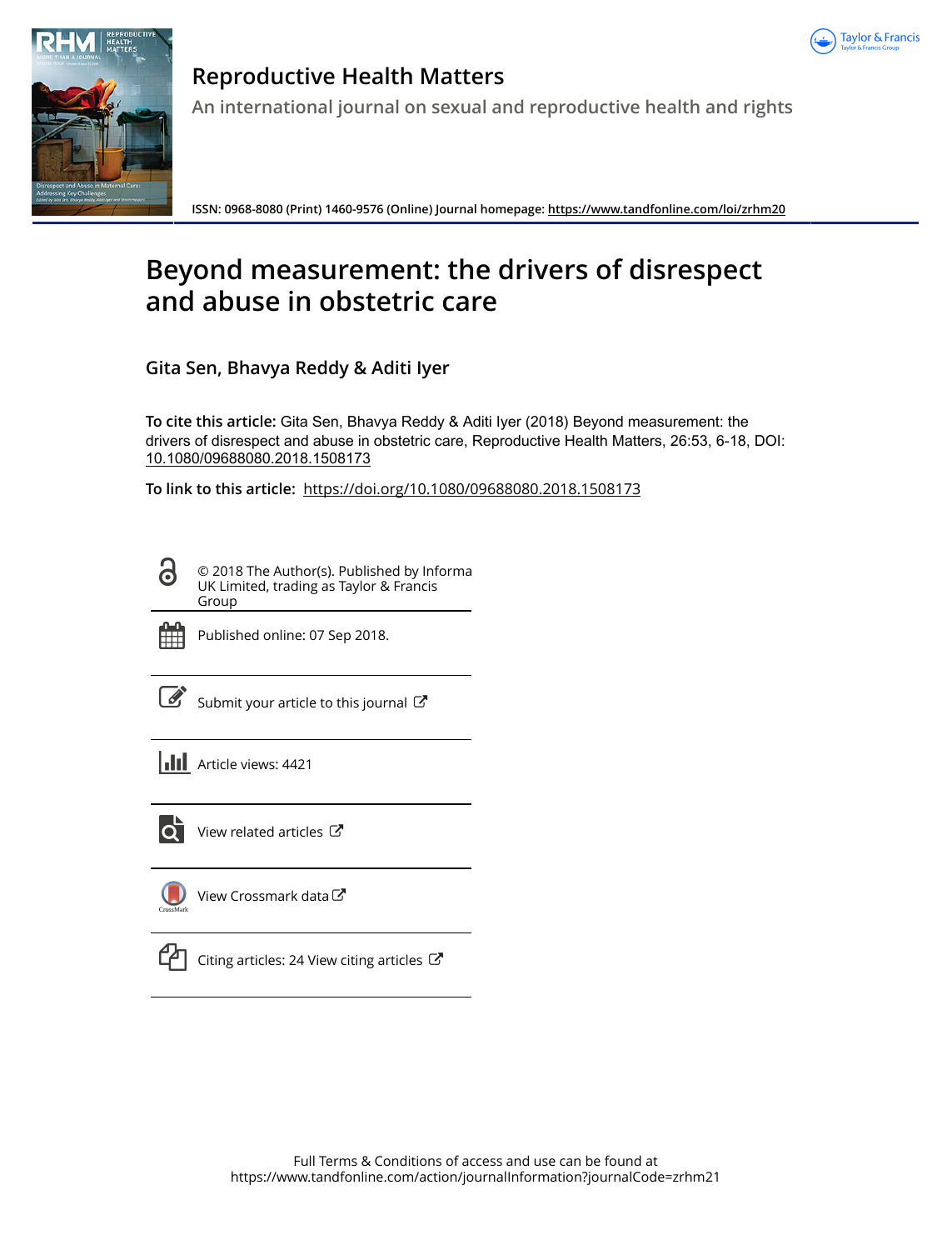## <span id="page-1-0"></span>Beyond measurement: the drivers of disrespect and abuse in obstetric care

## Gita Sen <sup>®</sup>,<sup>a</sup> Bhavya Reddy,<sup>b</sup> Aditi Iyer <sup>®</sup>

- a Distinguished Professor & Director, Ramalingaswami Centre on Equity & Social Determinants of Health, Public Health Foundation of India, Bangalore, India
- b Research Associate, Ramalingaswami Centre on Equity & Social Determinants of Health, Public Health Foundation of India, Bangalore, India. Correspondence: [bhavya.reddy@ph](mailto:bhavya.reddy@phfi.org)fi.org
- c Senior Research Scientist & Adjunct Associate Professor, Ramalingaswami Centre on Equity & Social Determinants of Health, Public Health Foundation of India, Bangalore, India

Abstract: Concerns about disrespect and abuse (D&A) experienced by women during institutional birth have become critical to the discourse on maternal health. The rapid growth of the field from diverse points of origin has given rise to multiple and, at times, confusing interpretations of D&A, pointing to the need for greater clarity in the concepts themselves. Furthermore, attention to measurement of the problem has been excessive when viewed in relation to the small amount of work on critical drivers of disrespect and abuse. This paper raises some key issues of conceptualisation and measurement for the field, puts forward a working definition, and explores two critical drivers of D&A – intersecting social and economic inequality, and the institutional structures and processes that frame the practice of obstetric care. By identifying gaps and raising questions about the deeper causes of D&A, we point to potentially fruitful directions for research and action. DOI: 10.1080/09688080.2018.1508173

Keywords: Disrespect and abuse, mistreatment, obstetric violence, respectful maternity care, humanised childbirth, socio-economic inequality, institutionalised medicine

#### Introduction: an evolving field of inquiry

Women's experience of institutional childbirth has garnered unprecedented global attention in recent years. Neither research nor policy advocacy are, of course, new to this field. In particular, feminist researchers and advocates have been conducting studies and raising issues for some time.<sup>1–3</sup> The new burst of current interest is at least partially influenced by systematic engagement by the World Health Organisation (WHO), especially its Department of Reproductive Health Research.<sup>4-6</sup> Triggered by a 2010 landscape analysis<sup>[7](#page-10-0)</sup> and sup-ported by a 201[4](#page-10-0) statement by the WHO, $4$  the issue of disrespect and abuse (D&A) during intrapartum care across low and middle-income countries (LMICs) has now sparked new empirical research across different continents, an advocacy agenda and a growing number of interventions. $8-13$ 

Nonetheless, this is still an evolving field of inquiry and action with uncertain definitions, varying terminology, the absence of agreed validated

tools and measures, and many unanswered questions. Definitional and measurement uncertainties can be partially attributed to ongoing conceptual fuzziness. Lack of consensus on terminology ("obstetric violence" versus "disrespect and abuse" versus "mistreatment", "humanised childbirth" versus "respectful maternity care") is probably the result of distinctly different points of origin and influence of the field's protagonists.\* While understandable, attention to measurement and terminology has been excessive when viewed in relation to the small amount of work on critical drivers of disrespect and abuse.<sup>[14,](#page-10-0)[15](#page-11-0)</sup> Uncovering and exploring these drivers is, we believe, essential to deeper understanding, more focused policy initiatives, as well as to more meaningful measurement.

<sup>\*</sup>Disrespect and abuse are the terms we choose to use for reasons that are outlined later in the paper.

<sup>6</sup> © 2018 The Author(s). Published by Informa UK Limited, trading as Taylor & Francis Group This is an Open Access article distributed under the terms of the Creative Commons Attribution-NonCommercial License [\(http://](http://creativecommons.org/licenses/by-nc/4.0/) [creativecommons.org/licenses/by-nc/4.0/\)](http://creativecommons.org/licenses/by-nc/4.0/), which permits unrestricted non-commercial use, distribution, and reproduction in any medium, provided the original work is properly cited.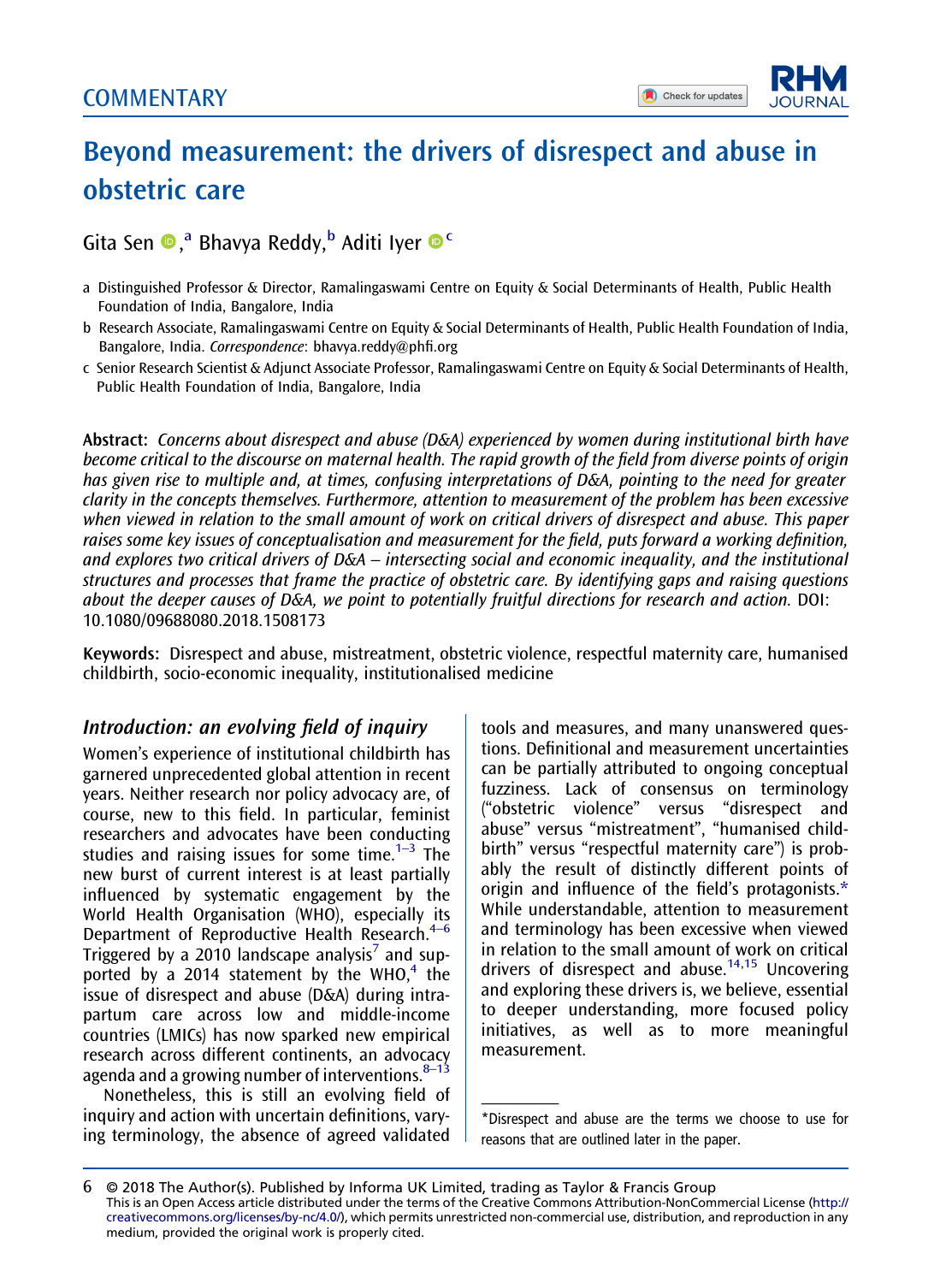<span id="page-2-0"></span>This paper begins by raising some key issues of conceptualisation and measurement for the field at present. It develops a working definition, and then goes on to explore two critical drivers of D&A – intersecting social and economic inequality, and the institutional structures and processes that frame the practice of obstetric care. By identifying gaps and raising questions about the deeper causes of D&A, we point to potentially fruitful directions for research and action.

### Concepts and language

#### Definitions and terminology

For a field that has been growing at such a rapid pace, there have been surprisingly few attempts to actually define the phenomenon being studied. An early definition of D&A: " … any form of inhumane treatment or uncaring behaviour toward a woman during labor and delivery"<sup>[11](#page-10-0)</sup> appeared open to including multiple aspects of the problem but too broad for sustained application. Another attempt<sup>[16](#page-11-0)</sup> is more nuanced in including both women's experiences and agreed norms for what may be "humiliating or undignified" treatment but may perhaps be insufficient in how it handles actually harmful obstetric practices.

The surprising lack of a clear, agreed conceptual definition may be due to two major reasons. The first is the presence of a diversity of stakeholders with varying perspectives on what is important. Stakeholders range from feminist activists and advocates concerned over violations of women's human rights and bodily integrity, to clinicians and health workers focusing on their conditions of work, responsibilities for pregnancy outcomes in often difficult institutional contexts, and their professional expertise. Stakeholders also include those responsible for setting norms and standards (for effective, ethical and quality obstetric care) at national and international levels, who may be concerned to meet broad development goals such as the Sustainable Development Goals and their target on maternal mortality, and to ensure that the concerns of all stakeholders are treated in an evenhanded manner. The second reason derives from the first: the field, as a result of stakeholder diversity and even antagonism, includes a mix of women's subjective perceptions, inter-personal behaviour, objective medical practices and normative standards that have been difficult to bring together. Depending on who is addressing the issue, different aspects are included or excluded, and what the phenomenon is called varies considerably.

Various terms have been used to describe the poor treatment and care women receive from providers in institutional settings. These have included humanised childbirth, obstetric violence, disrespect and abuse, respectful maternity care, and mistreatment, to name the most common. But what do different terms really mean and how are they understood? How should terminology be evaluated to understand what each term may be useful for? While each term in itself may appear to be neutral and open, judging what is the most useful terminology needs to situate the term in the historical context from which it has arisen, how it is actually being used by its protagonists, and what gets excluded, included, shaded, downgraded or ignored in the process.

A look at the field's origins highlights the evolution of terms. As early as the 1980s, concerns about the overmedicalisation of maternal care in Latin America coalesced into a movement to "humanise childbirth" $1,17,18$  $1,17,18$  $1,17,18$  $1,17,18$  in institutions and to address violence in routine obstetric practice. Led largely by feminist academics, health practitioners and activists in Brazil, it drew support from other social movements on women's and indigenous peoples' rights. By the 1990s a strategic regional network had been established with a focus on reducing routine use of ineffective, non-evidence based and potentially harmful obstetric interventions. Action and research have articulated how such obstetric practice undermines women's autonomy and intrinsic childbirth capabilities, unnecessarily interferes with the physiological process of labour, and can result not only in unpleasant birth experiences but also poorer birth outcomes. $17,18$  As the issue gained political traction, the term "obstetric violence" [1](#page-10-0) was introduced and began to be recognised in laws on violence against women and by statutory human rights bodies.<sup>[19,20](#page-11-0)</sup> The obstetric violence discourse understands violations of women's human rights as being enmeshed with institutional obstetric practice, recognising the power inequality inherent in patient-provider interactions, and the inequities that underpin differences in experiences of marginalised versus more empowered groups.

Grounded strongly in reproductive rights and powerful for advocacy, 'obstetric violence' is the preferred terminology in Latin American feminist work. Within a broader Venezuelan law on violence against women, it is defined as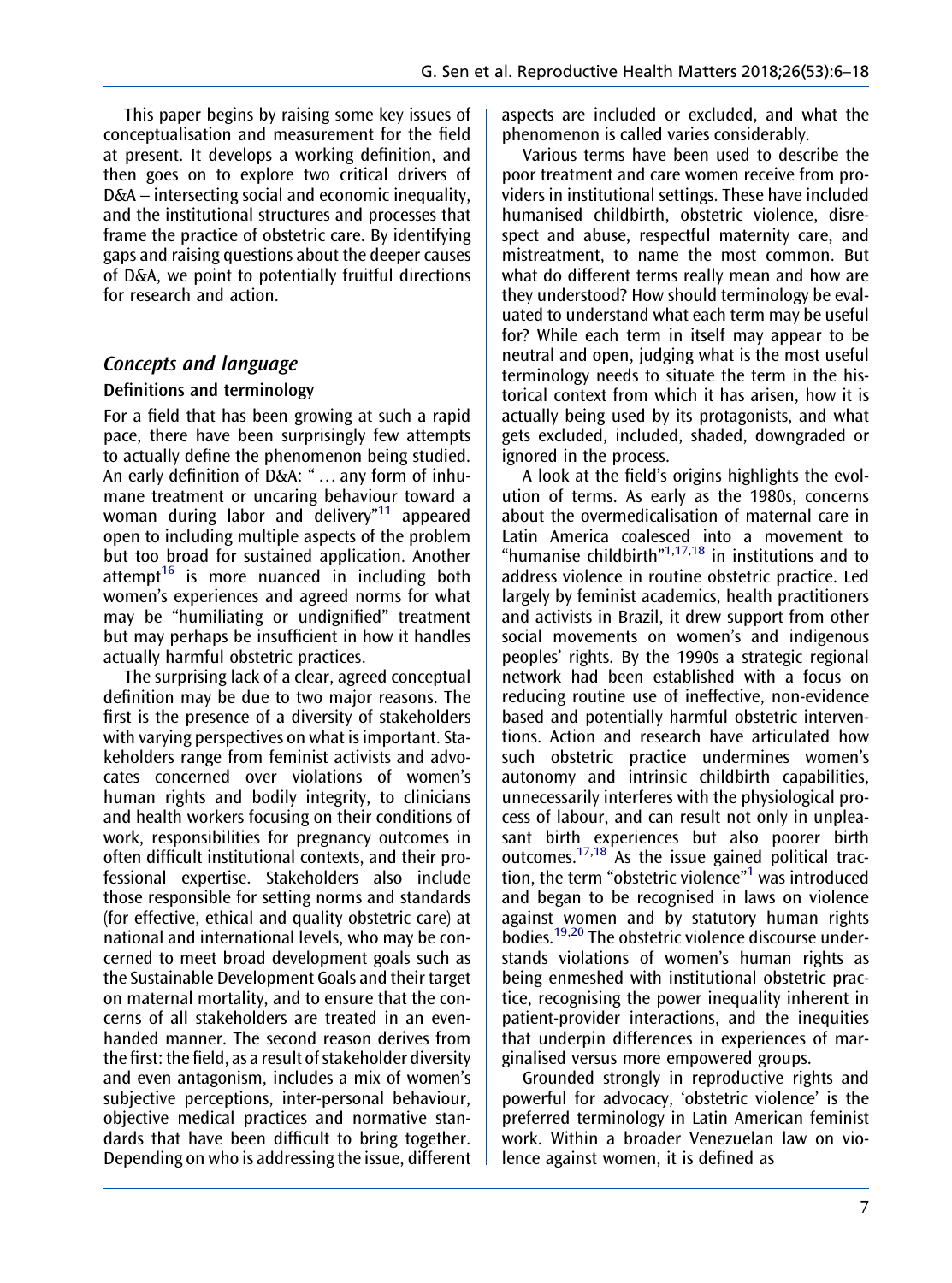<span id="page-3-0"></span>… the appropriation of the body and reproductive processes of women by health personnel, which is expressed as dehumanized treatment, an abuse of medication, and to convert the natural processes into pathological ones, bringing with it loss of autonomy and the ability to decide freely about their bodies and sexuality, negatively impacting the qual-ity of life of women".<sup>[19](#page-11-0)</sup>

But researchers and advocates also use the earlier terminology of 'humanised childbirth' strategically, cautioning against the antagonising effect that the language of obstetric violence can have on the community of clinical practitioners with whom they must engage if change is to take hold.<sup>[1](#page-10-0)[,18](#page-11-0)</sup>

The word violence typically carries with it intentionality, which is not a consistent marker for abuse in the context of obstetric care. For instance, providers may claim that preventing a baby from going into distress may be the reason for using forceful fundal pressure during a prolonged second stage of labour. They may not intend to cause harm. Nonetheless, the action may be abusive because it may not be in the best interests of the woman or the baby.

In the obstetric violence discourse, the routine or excessive use of certain obstetric practices is itself seen as the problem because it prioritises the needs of institutions and providers above those of women. In our ongoing qualitative work on D&A in institutions, we have found several examples, such as labour tables being arranged so that women's pelvises face entryways, thus offering no privacy to women but greater convenience to providers to monitor labour progress. This has made us probe the ways disrespect is inherent to institutionalised obstetric practice.

The recent discourse on D&A moves beyond the language of obstetric violence to speak more directly to health system contexts where inadequate access to comprehensive obstetric care is still a challenge to maternal survival, and material and human resource shortages are endemic. This D&A discourse has emerged from the institutional imperatives of norm-setting organisations such as the WHO that are committed to safe deliveries as the way to reduce unconscionably high rates of maternal mortality and morbidity. Following the work of d'Oliviera et al.<sup>[21](#page-11-0)</sup> and Castro and Erviti<sup>[2](#page-10-0)</sup> describing disrespect and abuse, Bowser and  $Hill^7$  $Hill^7$  proposed the terminology and early typologies for D&A, problematising it as a barrier to institutional skilled birth attendance.

While feminist researchers continue to use the language of D&A, WHO has shifted to the term "respectful maternity care" (RMC), framing the issue as a long-neglected component of healthcare quality, while also recognising it as a violation of human rights. More recently, it has been argued that "abuse" should be replaced by "mistreat-ment",<sup>[6](#page-10-0)</sup> a term that is not only more acceptable and less provocative, but further separates the issue from individual intentionality and links it to the realm of healthcare quality.

Respectful Maternity Care presents a more positive approach to the agenda. This may be legitimate in order to investigate the subject while obtaining buy-in from providers. Noting that the mere absence of D&A is not enough, RMC advocacy has been important in spelling out women's entitlements to care using human rights covenants to establish what standards ought to be.<sup>[10](#page-10-0)</sup> But the terminology of mistreatment and RMC do not capture abuse when it is intentional and bordering on violence, such as the deliberate denial of pain relief.<sup>[21](#page-11-0),[22](#page-11-0)</sup> Human rights instruments by themselves have limited capacity to identify underlying causes or effective levers for change.

In sum, the language of D&A and obstetric violence galvanise women but may be less helpful when it comes to conducting research or investigating the problem with providers. Women resonate to it, providers do not. Respectful Maternity Care, on the other hand, is more inclusive and less hostile to providers, but may also exclude important elements of intentional abuse, and may obfuscate underlying causes.

For our purposes of being both inclusive and incisive, we prefer the terminology of D&A despite the above limitation for provider buy-in. In the context of obstetric care, we define disrespect as the violation of a woman's dignity as a person and as a human being on the basis of her economic status, gender, caste, race, ethnicity, marital status, disability, sexual orientation, or gender identity. Disrespect is often revealed in the biased normative judgements that health workers make about women and the resulting acts of omission or commission. Abuse refers to actions that increase the risk of harm to the woman and are not in the best interests of her health or well-being. Such actions may be learned and reproduced through the practices of institutional medicine. They may or may not be intended to cause harm and are often justified by resource constraints that can become a cover for prioritising the convenience of health providers over the well-being of the woman.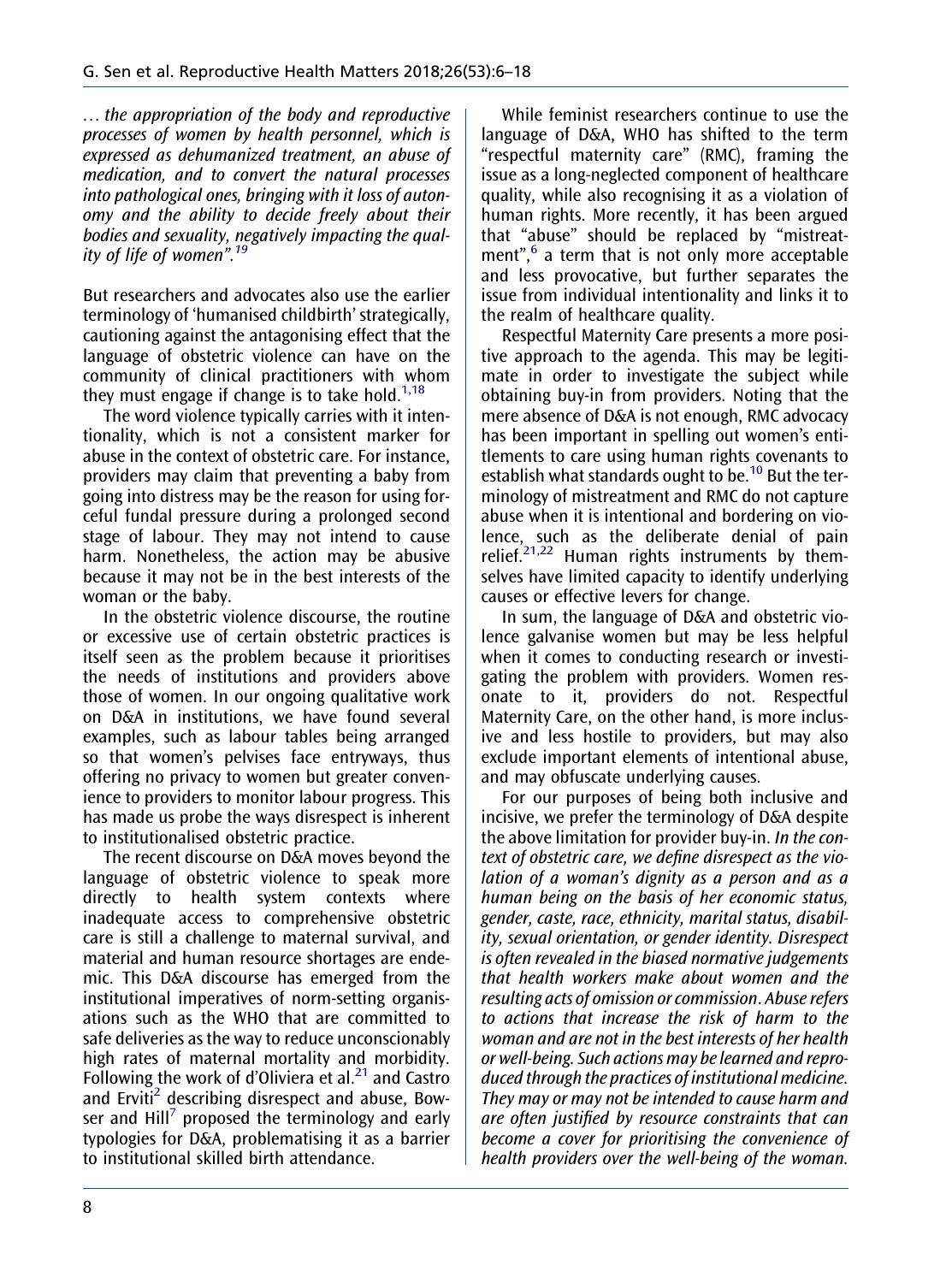<span id="page-4-0"></span>We identify three important advantages to this definition. It captures both intentional behaviours and unintended consequences. It is open to addressing institutionalised medical practices as well as socioeconomic inequalities. And it allows us to identify both manifestations and underlying drivers of the problem.

This definition appears to meet the criteria spelled out by Vogel et al.:<sup>[6](#page-10-0)</sup>

"Any definition needs to adequately capture the health, human rights, legal and sociocultural dimensions of this problem. It should consider a range of possible acts (whether intentional or not), the risks (or potential risks) of harm or suffering to women, and that these events can occur in different levels of care."

#### Measurement

Disrespect and abuse is particularly challenging to define and capture empirically. Most empirical work has captured forms and manifestations of D&A using predefined typologies drawn from the initial landscape analysis<sup>[7](#page-10-0)</sup> or those expanded and refined by a subsequent mixed-methods systematic review by Bohren et al. $^{23}$  $^{23}$  $^{23}$  A conceptual challenge of the existing evidence-based typologies is that they include a combination of interpersonal interactions, standards, and health system constraints, which are difficult to aggregate or even compare. They may serve as a useful checklist for further research, but we believe it may be premature and difficult to interpret prevalence measures based on aggregating them. Variations are high and difficult to explain. For instance, across prevalence studies, self-reported D&A (of any type) ranged from 20% to  $98\%^{24,25}$  $98\%^{24,25}$  $98\%^{24,25}$  Further, 94.8% reported non-consensual care in one Ethio-pian study<sup>[26](#page-11-0)</sup> versus 0.06% in a Tanzanian study.<sup>[27](#page-11-0)</sup> Efforts at original tool and scale development are currently under way, which are discovering context-specific types of D&A from the ground  $up.<sup>28–30</sup>$ 

A second challenge for empirical measures is the difference between results based on selfreporting of D&A versus observations. Most current research has used women's perception as a starting point, capturing their and other community members' attitudes through qualitative research $31-33$ and using their recall of experiences along predefined domains in quantitative surveys.<sup>24–27</sup> But what is considered disrespectful or abusive by women will shift based on personal, social and cultural expectations, as well as levels of awareness of human rights. Such an approach relies on what women see and don't see, and are satisfied with or not. It misses what women may experience but may not perceive to be D&A.

This is particularly important in contexts of stark inequalities and power imbalances, or if D&A takes the form of routine or non-evidence based obstetric practices that women may not know about or be able to question. Freedman and colleagues<sup>[16](#page-11-0)</sup> consider the role of normative standards and the implications of normalisation by women and providers in unequal societies and resource-strained health systems to present a framework for D&A that works toward greater recognition of the problem by all stakeholders.

Given the limitations of self-reporting, the importance of observation is increasingly being recognised, yielding higher reports of D&A compared to women's self-reports, and revealing important insights on what gets normalised by women.<sup>[34](#page-11-0)</sup> But observation too has limitations. While measures have been taken to reduce the Hawthorne effect, it may still play a role in modifying provider behaviours. There are also difficult ethical challenges related to bystander intervention when documenting D&A for the purposes of understanding prevalence.

In the next section of the paper we focus on two key drivers of D&A: socioeconomic inequalities and institutional structures and processes.

## Drivers of disrespect and abuse in practice Socioeconomic inequalities

The role of socioeconomic inequalities in underpinning women's experiences of obstetric care has been recognised. Feminist literature has documented abusive interactions between women and providers, situating them within broader gendered inequalities. Through this lens, how women perceive, internalise or justify the poor care they receive reflects entrenched gender discrimination and oppression within homes, communities and wider societies.<sup>[35](#page-11-0)</sup> Women's requests for attention, comfort or pain relief during labour are not merely ignored or met with anger by overstretched healthcare providers; they are often ridiculed because notions of women's entitlements among providers can be virtually non-existent.<sup>[22](#page-11-0)</sup> Govender and Penn-Kekana<sup>[36](#page-11-0)</sup> found gender bias and discrimination to be particularly acute in sexual and reproductive health service provision. It is not surprising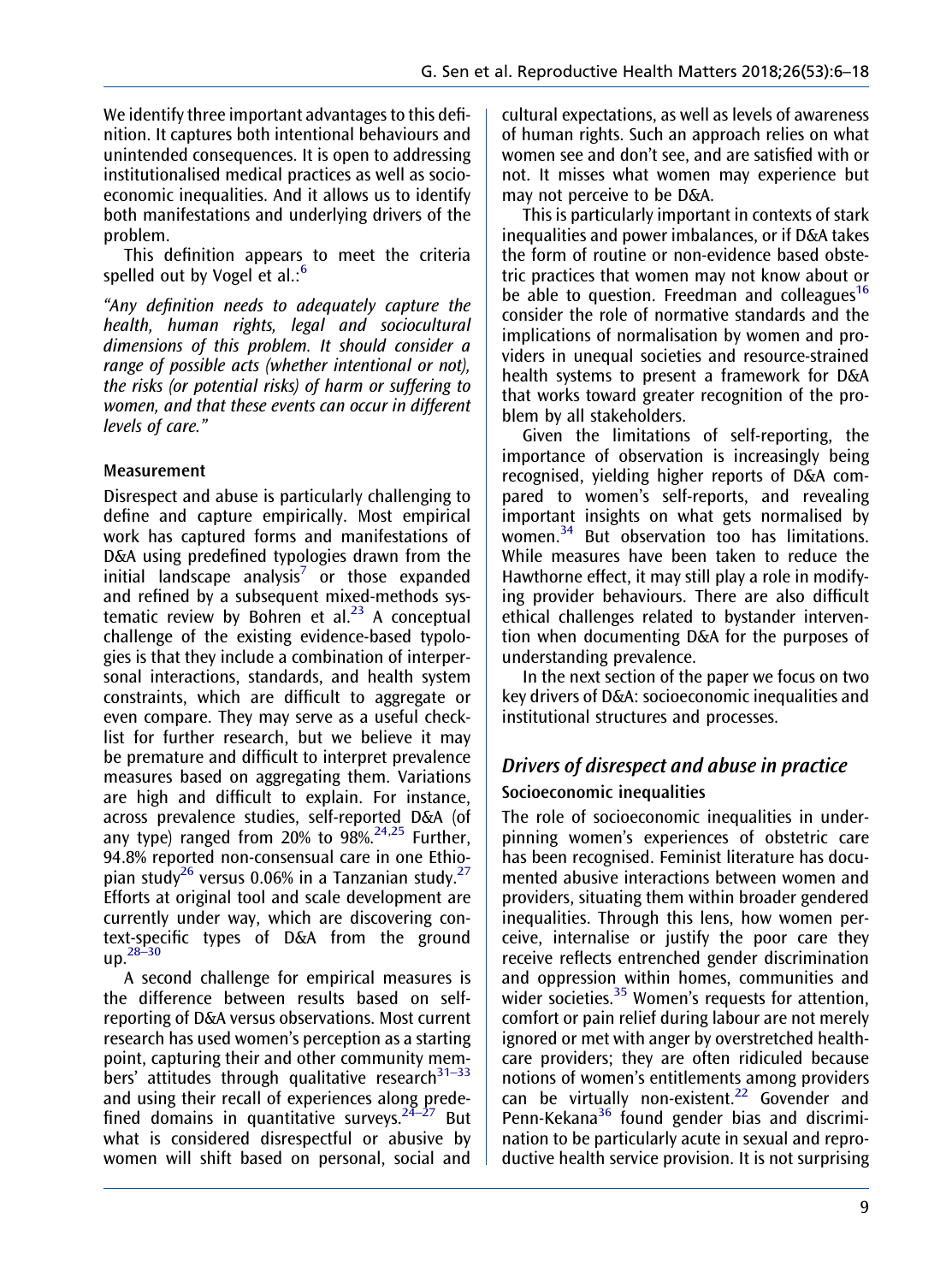<span id="page-5-0"></span>then that in contexts of considerable gender inequity, labour and birth become sites for moral judgements about women's sexuality: versions of the taunt "you enjoyed it then and you complain now" have been documented across time and diverse contexts.<sup>[2](#page-10-0)[,21,22,33,37](#page-11-0)</sup>

Yet, gender does not operate alone: it cross-cuts other socio-economic inequalities. Intersecting inequalities may not only influence how providers perceive and interact with particular categories of women in labour, but also impinge upon their clinical decision-making and obstetric practices. Diniz et al. illustrate patterns of excessive obstetric intervention along socioeconomic lines. They found that poorer, racial and ethnic minority women who accessed public services were more likely to be given unnecessary episiotomies, while their predominantly richer, Caucasian counterparts who accessed the private sector were more likely to receive caesarean sections.<sup>[38](#page-11-0)</sup> Poor women who overwhelmingly make up the patient profile of public teaching hospitals in many countries, may also be disproportionately subjected to unnecessary procedures such as multiple pelvic examinations for the purposes of teaching.<sup>[39](#page-11-0)</sup>

The structures and processes that give rise to such manifestations of D&A are not adequately studied. In this section, we hypothesise four overlapping routes through which socioeconomic inequality exerts its influence on D&A.

#### i. Historical evolution of bias

First, interactions between the members of different socioeconomic groups, and between particular groups and the State, tend to be coloured by their collective memory of prior relationships and transactions. These histories and the power inequalities produced through them are not fixed for all time. Experiences of marginalisation and discrimination are continually reproduced or redefined, as groups negotiate the webs of power that define their lives. Based on ethnographic work in the conflict-riddled Indian state of Assam, Chattopadhyay argues that marginality is graded and modifiable as relationships between different groups and with the State evolve over time.<sup>[40](#page-11-0)</sup>

Histories of social relationships may seem unlinked to the practice of obstetrics; but they are not. They shape women's interactions with healthcare providers. Histories of conflict between particular groups and the State can engender a sense of mistrust and/or resistance to medical

advice and instruction in public (state-run) facilities.[40](#page-11-0) They can also foster, among healthcare providers, a set of beliefs, biases (both implicit and explicit) and prejudices about how particular groups behave and "must be handled".<sup>[37](#page-11-0)</sup> Behavioural responses to such perceptions can create additional vulnerabilities for the women who seek obstetric care.

Socially and economically marginalised groups are known to concurrently suffer poorer access to maternal care and be more likely to face discrimination when they seek it. $41$  While conducting verbal autopsies of maternal deaths in a deprived district in southern India, we found considerable complexity to provider bias. $42$  For instance, a nurse's perception of how unpleasant a labouring woman smelled was attributed to unbridled sexual behaviour particularly associated with the woman's caste. In Smith-Oka's ethnographic research in Mexico, she suggests that urban middle-class physicians' use of the term ranchitos to describe their rural-poor obstetric patients "is often impregnated with meaning related to skin color and degree of indigenous heritage", combined with hostile beliefs about their sexuality and fertility.<sup>[37](#page-11-0)</sup> Across Latin America and in India, systematic documentation of religious, ethnic and racial minority women's interactions with providers speak of the "triple burden" they face when seeking institutional childbirth.<sup>41,43,44</sup>

Poverty, fertility and gender can form a powerful axis for discrimination in maternal health service provision, which may be further layered with racial, ethnic, religious, caste or other biases. Prejudices against certain categories of women (multi-gravid or obese women, women with histories of repeated abortions or HIV) can seep into the fabric of healthcare organisations, making disrespectful interactions less of a random individualcentric act and more of an operational norm. Our analysis of the parturition registers in public teaching hospitals and municipal corporation-run maternity hospitals in Karnataka (south India) revealed careful recording of unnecessary personal information and pejorative labels about the women who had sought care. Solnes-Miltenburg et al. found nurses dismissing the gestational age provided by women in Tanzanian hospitals, recording their own often inaccurate estimates instead.[45](#page-12-0) Reports of women delivering without any assistance in facilities has often followed women voicing their readiness to give birth, but providers not believing them.<sup>[30](#page-11-0)</sup>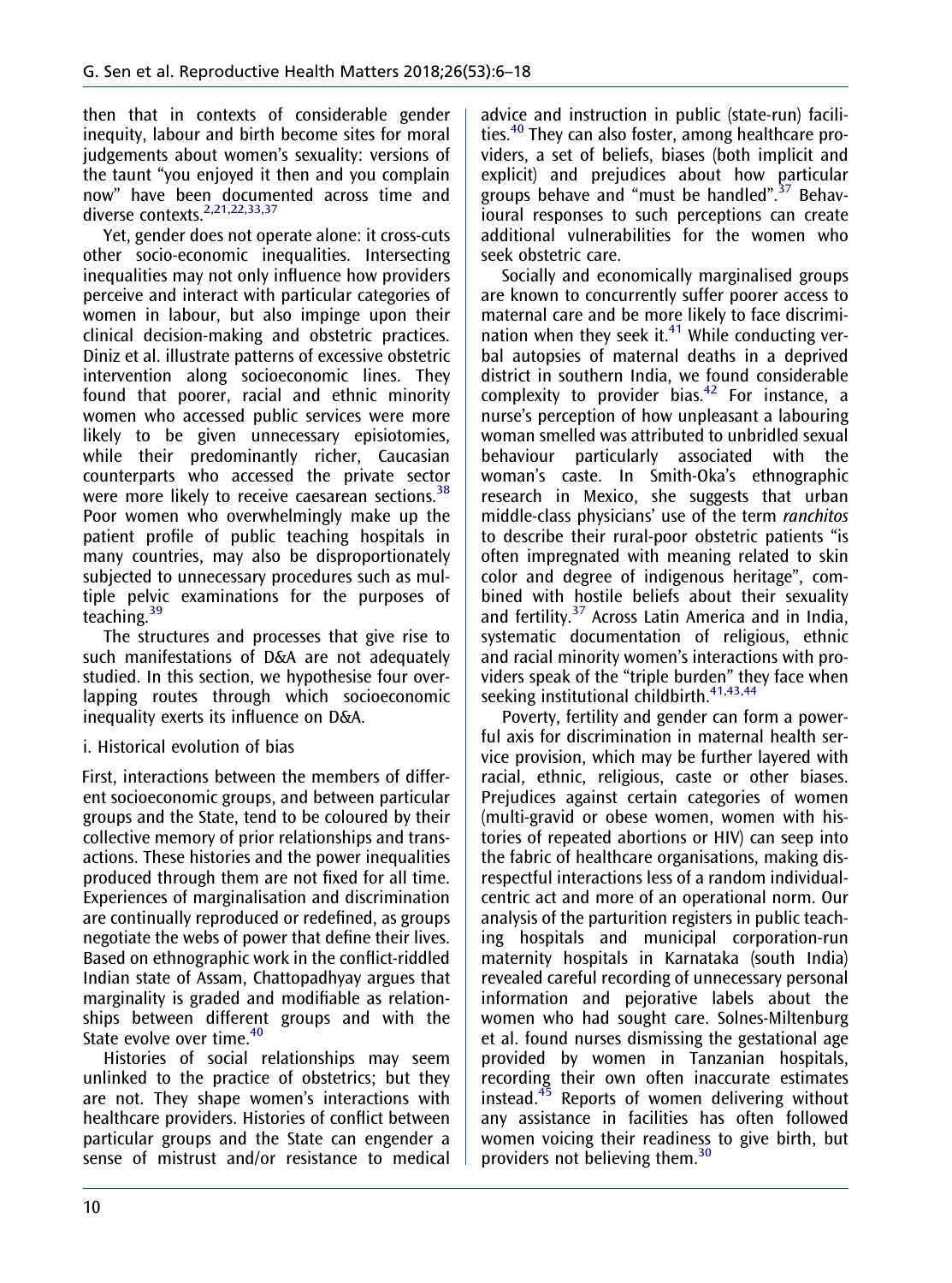#### <span id="page-6-0"></span>ii. Normalising and tolerating D&A

Second, disempowered or marginalised groups can get so accustomed in some contexts to being treated with disrespect, being forced to negotiate the health system on less favourable terms, or receiving worse care that they may fail to recognise or may normalise and tolerate disrespectful care.<sup>[14](#page-10-0)[,41](#page-12-0)</sup> Providers, in turn, may selectively engage in behaviours and practices that are not in the best interests of the patient, where the selection is biased or discriminatory.<sup>[14](#page-10-0)[,41](#page-12-0)</sup> These two processes can work together to create an environment in which disrespectful obstetric care thrives.

#### iii. Role of 'fallback positions'

Third, notwithstanding the fact that healthcare institutions tend to privilege the needs and convenience of providers over women (this is discussed in the next section), not all women experience D&A or to the same degree. Women who have stronger "fallback positions"<sup>[46](#page-12-0)</sup> deriving from their caste-class or other positions, social capital and/or familiarity with institutional services, are better able to navigate healthcare insti-tutions and negotiate respectful care.<sup>[47](#page-12-0)</sup>

iv. Linguistic and cultural barriers to communication

Breakdowns in communication can become a fourth mechanism through which social inequalities impinge upon D&A. Communication is severely tested when healthcare providers do not speak the same language as the women who seek their care. In our ongoing qualitative research, we found that health workers, who had to ask people who knew the language of migrants to serve as impromptu translators, often sensed that their instructions were not delivered in the spirit in which they were intended. But communication can work at cross-purposes even when all parties share the same language. Communication theorists point to the culturally coded ways in which the same language can be used to imply different things.<sup>48</sup> These barriers can create distance between healthcare providers and women. Even well-intentioned providers get frustrated when women and their attendants cannot fully understand their medical advice or instruction.

In Latin America, approaches to culturally adapt institutional birth practices have their roots in early humanisation efforts<sup>[18](#page-11-0)</sup> and continue with more recent programming to respond to

consistently higher mortality and lower rates of institutional birth among indigenous groups.<sup>[49](#page-12-0)</sup> The care provided to indigenous people who are often at the lower ends of social and economic hierarchies tends to be non-evidence-based, risky and even harmful, including physical immobilisation, lack of privacy, multiple vaginal and cervical manipulations, routine episiotomy, and fundal pressure.<sup>[41,50](#page-12-0)</sup> It is also often rife with cultural bias and insensitivity, making the experience of childbirth physically and emotionally traumatic by forcing indigenous women who are used to delivering in squatting or other positions to deliver lying down, not allowing companionship, or insisting on unauthorised discharge of the placenta, which can carry deep cultural and spiritual signifi-cance.<sup>[41](#page-12-0)</sup> Little wonder that they resist going to health services. Training providers in indigenous languages and incorporating safe traditional birth practices comprise some of these measures, which may ease potential trigger points for D&A. But to ensure that care is truly respectful they must break down and tackle deep-rooted biases that providers may hold against the very communities they are mandated to reach.

Policies to institutionalise childbirth targeting groups that have hitherto endured inequitable access need to be more cognizant of these complexities; and D&A research should be similarly attuned to capture and explain differences in experience.

#### Institutional structures and processes

In this section we explore how D&A is reproduced through the institutional structures and processes of the health-care system. We first examine the feminist critique of the system, and follow this by focusing on: teaching, training and ongoing medical education along with the organisational dynamics of health care provision; the challenges of resource scarcity in relation to adherence to standards and protocols; and questions of accountability.

Organised medicine has been critiqued by feminists as being gender-biased, and this is reflected both in the Latin American work discussed earlier, as well as research and advocacy by feminists in the North.<sup>[18,](#page-11-0)[51,52](#page-12-0)</sup> The field of obstetrics has particularly come under scrutiny as exemplifying how integral gender power and control are to the practice of medicine. A range of obstetric practices such as the persistence of the lithotomy position for birth or routine interventions that restrict women's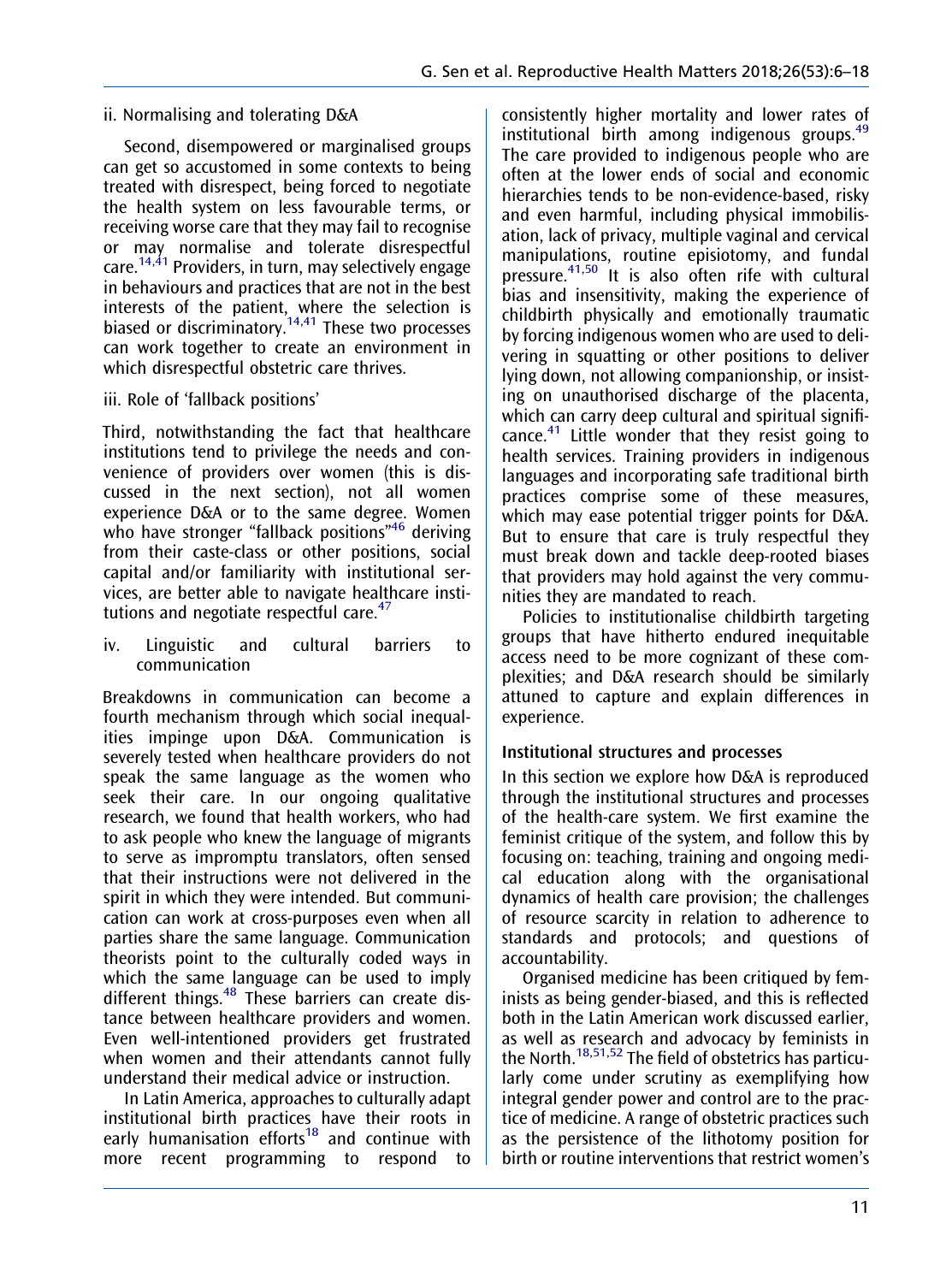<span id="page-7-0"></span>mobility are seen as weakening women's agency and control over their own bodies. Obstetrics itself has been critiqued for not placing women at the centre. Instead, its procedures and methods appear to be organised to serve the convenience of providers, who are often male.

Moral judgements about who is a "good" or "bad" patient, and values about pregnancy and childbearing can be imbibed during medical training and expressed through disrespect, especially towards socially disadvantaged groups. These may be more easily identified as D&A. But there are other obstetric practices that simply prioritise the needs or convenience of providers or are justified on the basis of safety, and therefore may not be acknowledged as D&A. Diniz et al. $38$  have argued that when practices cannot be proven to be intentionally abusive at an individual level, population rates can be used at institutional levels to determine whether the practice is in women's best interests.

In settings of stark social distance between patients and providers, both older<sup>[22](#page-11-0)</sup> and emerging research documents women's near complete submission and compliance during the birth pro- $\frac{14,30}{14,30}$  $\frac{14,30}{14,30}$  $\frac{14,30}{14,30}$  $\frac{14,30}{14,30}$  In such contexts, not pushing as instructed or changing birth positions are viewed as transgressions that warrant castigation according to providers and sometimes women them-selves.<sup>[22,30,33](#page-11-0)</sup> As Bradley et al.<sup>[14](#page-10-0)</sup> note, denying women social support during labour and birth can be another way providers try to maintain power and control and exert their authority over women. Such practices violate women's dignity even if their submissiveness pre-empts more extreme forms of intentional abuse. In the highly technical field of medicine, knowledge is power. Not providing information on the progress of labour is another way that providers may prevent women from being active participants in birth, and can assert power by controlling biomedical knowledge.[14](#page-10-0)[,52](#page-12-0)

Useful as this critique is, feminists may have tended to overemphasise intentional gender bias as a driver of D&A to the detriment of understanding unintentional abuse and how such practices are learned and reproduced through teaching and training. Our experience in the field tells us that we need to understand the extent of the latter, and how abuse gets built into systems and structures even if unintentional at the level of the individual. Two aspects of the problem call for further research – first, the psychological concept of implicit bias wherein providers may be unconscious of their own deep-seated biases. $53$  and second, how bias is built into systems and structures. In this paper we do not go further into the presence of implicit bias but explore how bias is built into the structures of medical education and training, and into the ways in which the provision of obstetric care is organised.

A number of questions come up from our work and the work of other authors in this Special Issue and elsewhere. $22,39,54,55$  $22,39,54,55$  Do medical teaching (including internships and residencies) and training (including continuing education) at multiple levels include knowledge and sensitisation on gender, caste, and other forms of socioeconomic inequality, and how these work and must be countered? Or does the training itself reinforce preexisting biases or create new ones? How seriously and effectively are providers taught about ethics, responsibility and accountability? Are communications and language skills taught, especially when there is likely to be considerable socioeconomic distance between providers and pregnant women and their families? Can such central issues be left to be handled by continuing medical education, or is that likely to be too late as we ourselves tend to believe?

In our own ongoing work in India we have found that internships and residencies are where actual practical learning occurs. It is where attitudes are imbibed, procedures are practised, and where new doctors start learning whether and how corners can be cut in terms of adherence to standards and protocols. In the teaching hospitals that we have been studying, senior doctors and heads of unit are unquestioned authorities. But there is also considerable learning between older and newer interns, and between interns and older nurses. In both these ways, informal norms on "how things are done" or should be done are passed on to newer generations of providers, and the cycle of D&A continues.

The role of medical education and training in shaping the attitudes of providers may be well recognised, especially in high-income countries,<sup>[56,57](#page-12-0)</sup> but it is inadequately explored in the context of D&A. In our ongoing work referred to above, we found that the teaching of empathetic and caring behaviour is relegated to informal moral discourse by clinical superiors, or that it may be selectively learned by observation if such role models exist. However, these areas of interpersonal patient interaction are never formally taught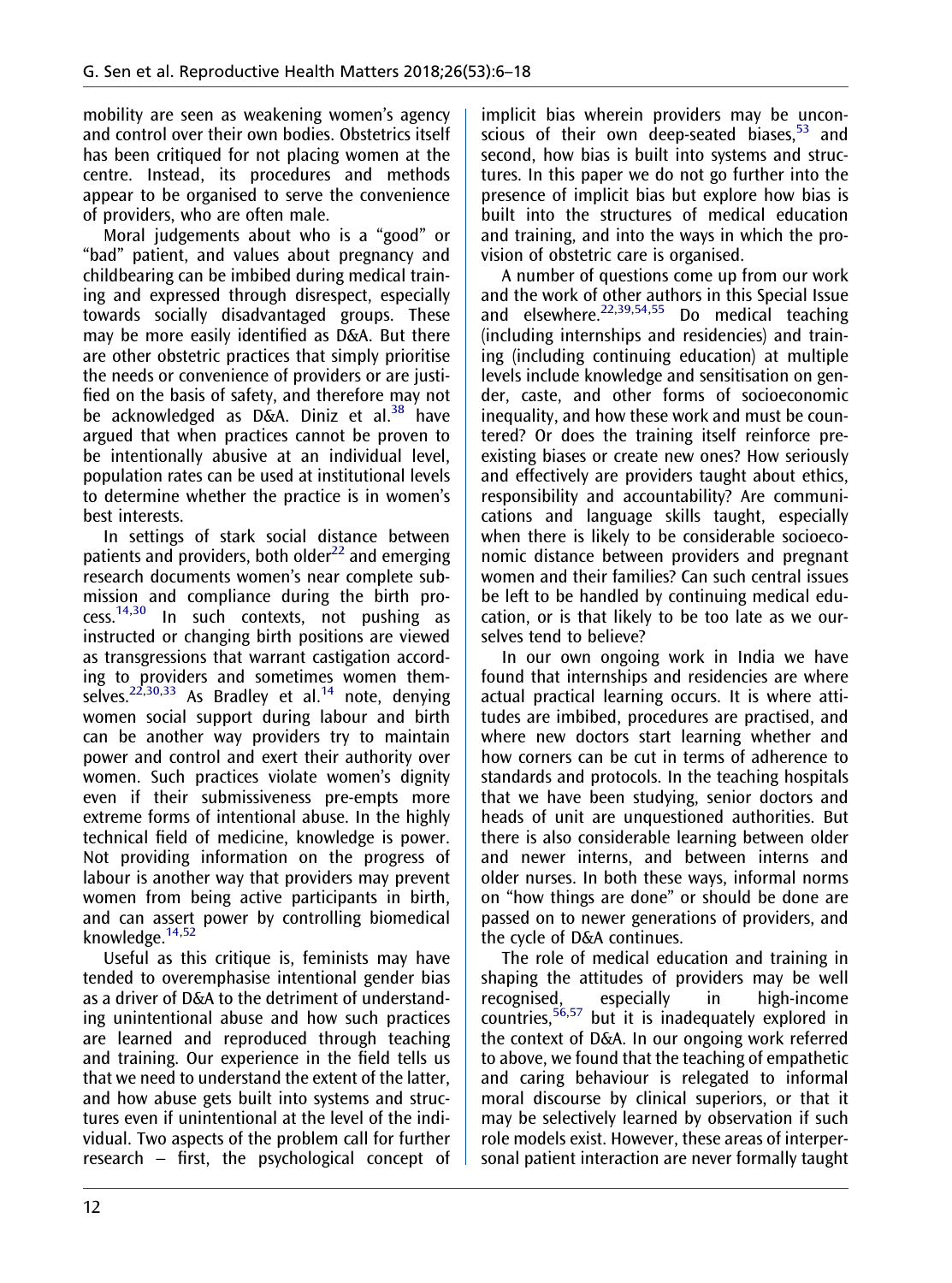<span id="page-8-0"></span>to undergraduate or postgraduate students nor evaluated during medical education and training. Similar observations have been documented elsewhere.[58](#page-12-0)

The process of dehumanisation in medical training has been the subject of critique as well, with calls for more research on emotion in medical training.[57](#page-12-0) Obstetric violence advocates believe this translates very directly to a lack of compassion and empathy in the way doctors treat women during labour and birth.

Studies on nursing care, especially from South Africa, draw attention to the "othering" process built into nursing education, which in many countries has strong colonial roots, imbued with implicit instructions to civilise and morally instruct their patients. $22,59$  $22,59$  In this context, the domain of caring can be seen as diluting their professional identities of being more educated, knowledgeable and skilled than the patients they serve.<sup>[22](#page-11-0)</sup> Provider distancing as part of their medical education and training was flagged early as a potential contributor to  $D\&A$ , $\bar{O}$  but little empirical work has followed in this area.

Cultural aspects of medicine and obstetrics can interact with organisational dynamics to exacerbate D&A. Cross-disciplinary work has highlighted nurses' and midwives' inferiority in medical hierarchy and lack of power within their own professional and organisational structures as contributing to their need to dominate and control even more disempowered patients[.22,36,](#page-11-0)[59](#page-12-0) At the institutional level, Madhiwalla et al.'s work in Indian hospitals<sup>[54](#page-12-0)</sup> illustrates how providers' subservience to medical hierarchy can lead to the reproduction of obstetric practices endorsed by senior staff, even if they run counter to evidence and formal protocol. Women's subordination to institutional bureaucracy has also been highlighted by this and other studies, showing how lack of adherence to administrative rules such as booking times or carrying specific documentation can lead to harmful delays or even a complete denial of care. $14,22$  $14,22$ 

Some behaviours and practices are triggered or worsened by resource scarcity within the health system, but others are not necessarily constrained by such pressures. Indeed, high patient loads may not be viewed negatively in public teaching hospitals, where poor women are viewed as the necessary "teaching material" for students to learn, to practice and even to experiment.<sup>39</sup> Obstetric violence advocacy has been very critical of this,

highlighting cases of unnecessary and egregious bodily harm caused to women in order to serve teaching needs.<sup>[2](#page-10-0)[,39](#page-11-0)</sup>

Tracing decades of multi-pronged approaches to humanise childbirth in Brazil, Diniz and col-leagues<sup>[39](#page-11-0)</sup> found that teaching hospitals are the most resistant to change in practice, and that a stronger emphasis on gender and ethics in medical training is a prerequisite to enabling an environment of respect in institutions. Cuban medical education involves specific training in public health ethics, community development and social responsibility which is noted to contribute to Cuban doctors' dedication to serving vulnerable populations and instilling a culture of compassion. $60,61$ 

Much of D&A research has pointed to the stressors of under-resourced health systems in influencing behaviours, but there has been less published work on how policy and programme interventions generate specific behavioural incentives and disincentives,  $62,63$  aggravating or mitigating D&A. For instance, under wider financial reform to improve public sector accountability in South Africa, it was found that making nurses responsible for ward finances had negative impacts on such areas of care as the provision of pain relief to obstetric patients.<sup>[64](#page-12-0)</sup> Research from Mexico and India<sup>[50,65](#page-12-0)</sup> has shown that, in a context of active demand-generation for institutional maternal services through cash incentives to women, health providers respond to high patient-loads by engaging in painful and potentially harmful practices to hasten labour and expedite delivery. These include abuses such as manual cervical dilation, perineal stretching, cervical sweeping, and fundal pressure. While the policies themselves may be aiming for greater efficiency, they have pressured providers to respond to the unprecedented increase in facility deliveries in highly questionable ways that become routinised as informal norms. The result from women's perspectives is poor maternal satisfaction with the birthing process, challenges to bodily integrity and functionality, and even the baby's maturity at birth. If such results were used to measure effectiveness rather than efficiency, they would very likely give us a very different and more women-friendly understanding.

Cutting corners on meeting global or national norms and standards are often rationalised by providers as responses to resource shortages. They may even be justified by them as essential to the woman's survival, e.g. fundal pressure may be justified as necessary to save the woman's life in the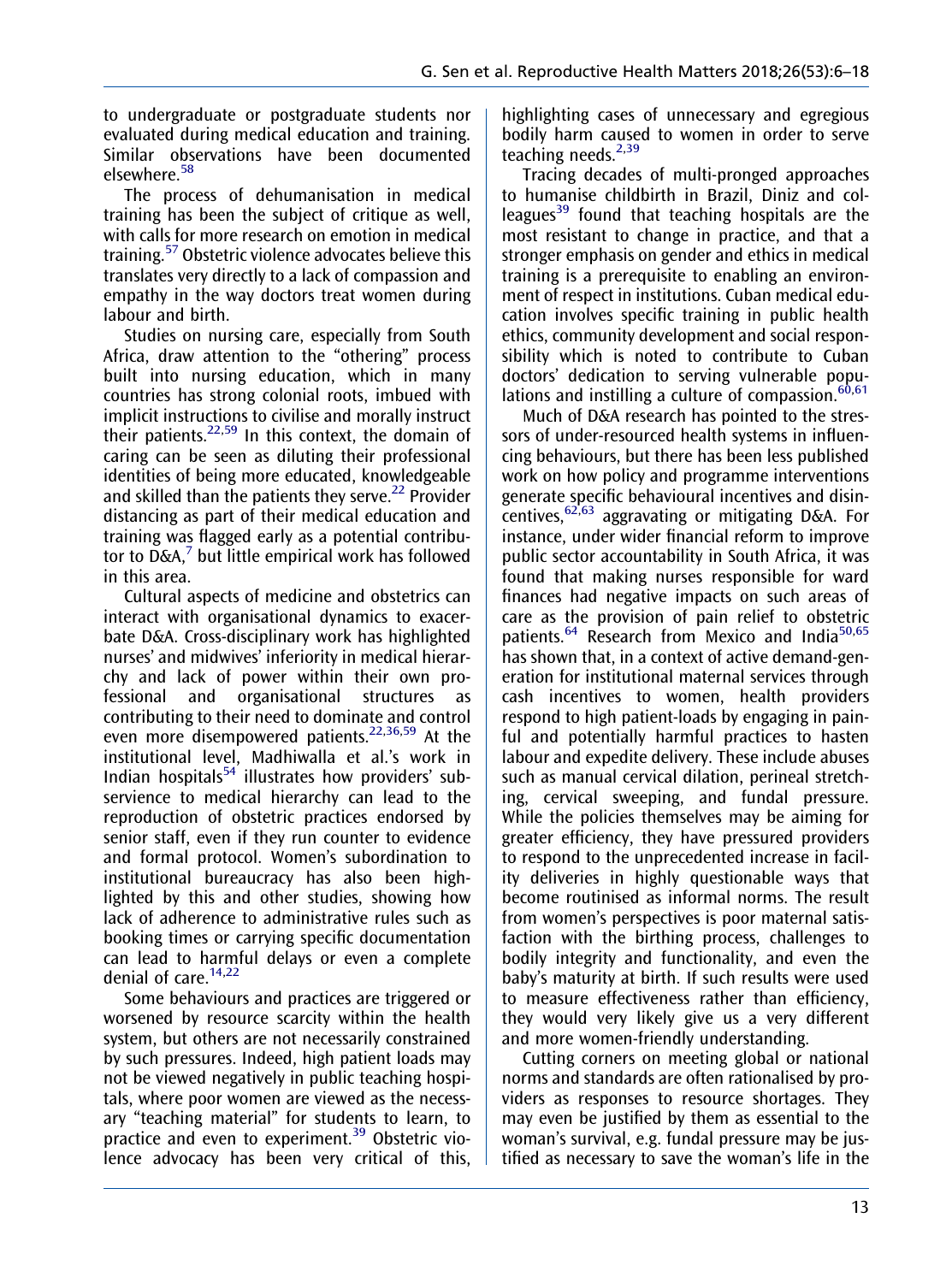<span id="page-9-0"></span>context of maternal anaemia / stunting by preempting maternal exhaustion. While medical education allows a degree of flexibility based on the provider's judgement and prognosis, non-adherence to standards is intended to be the exception, not to become the rule. This rule of thumb is easier to follow in the case of the individual woman. But what if a large majority of women have the same characteristics? Or if resource constraints are long-standing and severe?

The answer has to lie in a set of built-in procedures for less-than-optimal but still acceptable solutions that are clearly spelled out by an authoritative body. Medical superintendents and providers in general need to be trained to be knowledgeable about this. This can be supplemented by requirements for reporting and supervision that ensure that the modification of standards doesn't remain where it is currently in all too many LMIC contexts: ad hoc, rampant, and unsupervised. How to guide and support institutions and providers to move up towards full compliance with standards must also be a central responsibility for health system authorities.

This leads directly to the challenge of accountability to ensure that systems and structures are set up in a manner that reduces D&A. At present the main accountability mechanism in many contexts is the maternal death review conducted in a variety of different ways. Evidence exists that punitive approaches can be self-defeating and less effective than supportive approaches such as those used by the UK's National Health Service<sup>[66](#page-12-0)</sup> that foster collective learning from mistakes. But punitive approaches are still in use and may encourage practices not in women's interests such as late referrals without adequate safeguards or stabilisation.  $66,67$ if not outright prevarication in order to avoid blame and punishment. There are also few if any accountability mechanisms for maternal morbidity which is itself poorly measured, or for D&A. It is clear that a great deal more research, advocacy and policy development are needed in this regard. It would be a fitting area for the work of the International Accountability Panel of the UN's Every Woman, Every Child, Every Adolescent initiative.<sup>[68](#page-12-0)</sup>

## Implications for research and policy

The recent WHO recommendations on intrapartum care for a positive birth experience $69$  integrate interpersonal and clinical aspects of care, representing a much-needed and cohesive set of

benchmarks against which to evaluate behaviour and practice. This will hopefully prompt more investigation into how these different dimensions of care interact to produce either positive experiences for women or D&A.

The argument of this paper is that standards such as these provide an essential basis of accepted norms in the progression towards genuinely women-centred care. Yet, much remains to be done to improve our collective understanding of the problem. Current research is heavily invested in measuring the burden of the problem and comprehensively capturing its manifestations. While these have useful policy benefits, attempts to delve deeper into an exploration of the causes and drivers of the phenomena are urgently needed. Such examination is vital to a fundamental understanding of why D&A is so pervasive and to effectively inform approaches to address it.

The absence of agreed definitions and understanding of the phenomena of inappropriate and harmful obstetric care is striking, even though measurement proceeds apace. We have in the paper put forward a definition that is, we believe, robust in addressing conceptual concerns and causal challenges, while being supple enough to be usable in multiple national and local contexts. But equally germane to the effective application of new standards is the fact that actual behaviours and practices in obstetric care are conditioned by social and economic inequalities, and by the structures and processes of institutionalised medicine. The paper draws on a selection of evidence to document and analyse how these two major drivers work to reproduce D&A. A synthetic focus on drivers is relatively new to the field, although some of the different elements have been highlighted before, particularly by feminist researchers and advocates concerned about gender biases in health care.

As D&A research is situated in a context of increasing institutional childbirth, much remains to be understood about how women's own histories and relationships with the health system, their capacity to navigate institutions, and provider biases against different socioeconomic groups play a role in how D&A is patterned. More empirical work is needed that investigates different forms of socioeconomic inequality and how they impact the extent and forms of D&A at different levels of care, as well as women's own perceptions and responses to them.

Tempting as they may be, easy policy fixes through training or dissemination of norms are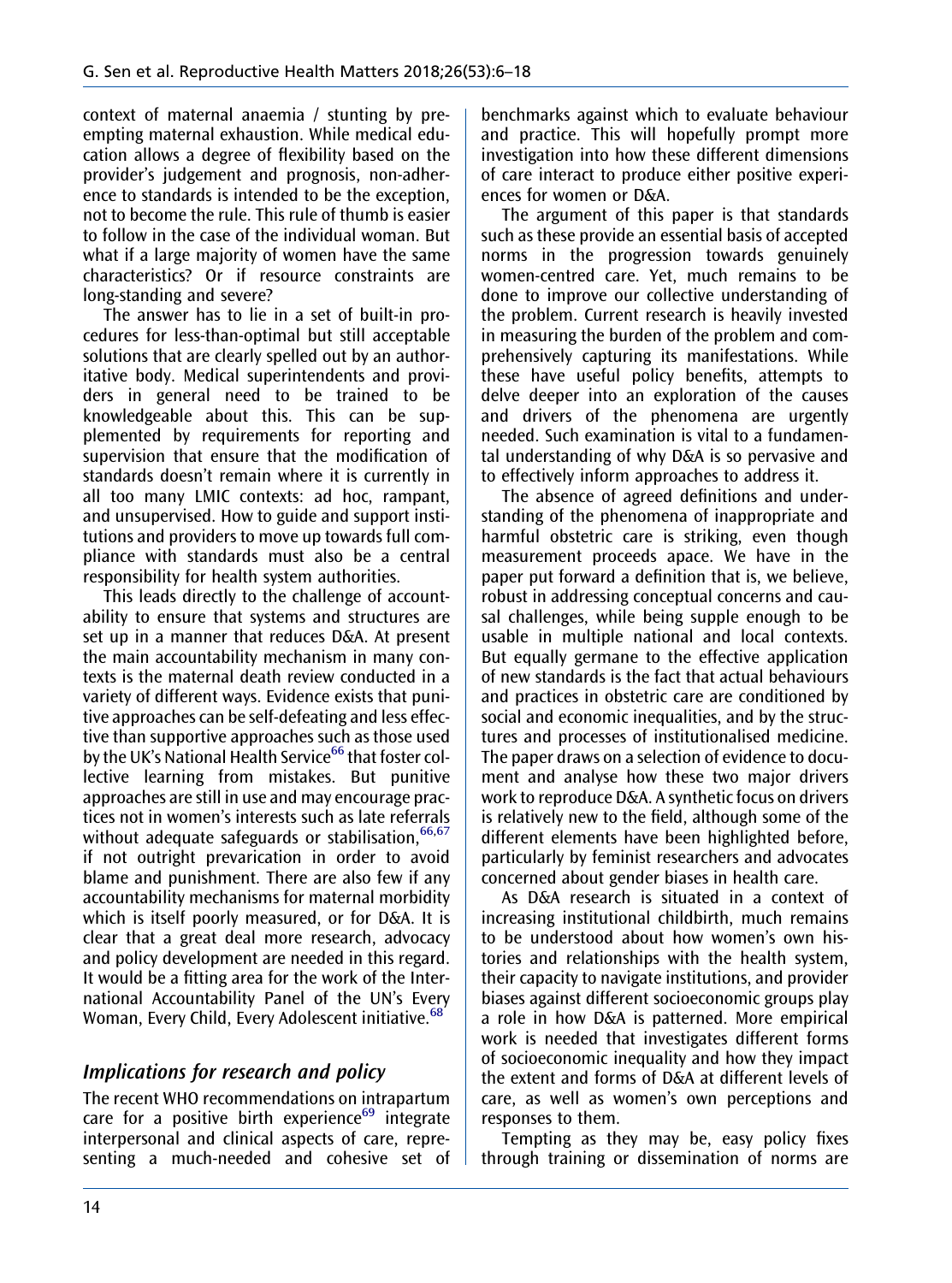<span id="page-10-0"></span>likely to be limited in their efficacy. Training and capacity building are one side of efforts, but organisational culture also plays a big role. What kind of changes can instil a caring and respectful attitude? How can incentive structures be changed to ease the uptake of more women-friendly norms? Efforts to humanise childbirth emphasise the need to decentralise power through the way cadres of providers are organised. The idea is to enable physicians, obstetricians, midwives and nurses to work on a more equal basis, which in turn can foster a shift from enforced compliance to collaboration in interactions with patients. Is this applicable in different contexts? More research is also needed on how larger policies that impact the health sector influence the nature of obstetric practice and patient-provider interactions, and how D&A can be systematically countered through policy or programme changes.

#### References

- 1. Diniz S, Salgado H, Andrezzo H, et al. Abuse and disrespect in childbirth care as a public health issue in Brazil: origins, definitions, impacts on maternal health, and proposals for its prevention. J Human Growth Develop. [2014](#page-1-0);25 (3):377–384.
- 2. Castro R, Erviti J. Violations of reproductive rights during hospital births in Mexico. Health Hum Rights. [2003](#page-3-0);7  $(1):91-110.$
- 3. Latin American and Caribbean Committee for the Defense of Women's Rights (CLADEM)/Legal Center for Reproductive Rights and Public Policies (CRLP). Silencio y complicidad: violência contra las mujeres en los servicios publicos en el Perú. Peru: CLADEM/CRLP; 1998.
- 4. World Health Organization. The prevention and elimination of disrespect and abuse during facility-based childbirth. 2014.
- 5. Vogel JP, Bohren MA, Tuncalp O, et al. WHO Research Group on the treatment of women during childbirth. How women are treated during facility-based childbirth: Development and validation of measurement tools in four countries – phase 1 formative research study protocol. Reprod Health [Internet]. [2015 Jul 22]; 12:60, 015-0047-2.
- 6. Vogel JP, Bohren MA, Tuncalp OO, et al. Promoting respect and preventing mistreatment during childbirth. BJOG [Internet]. 2015 Dec 1.
- 7. Bowser B, Hill K. Exploring evidence for disrespect and abuse in facility based childbirth. Report of a Landscape Analysis. 2010. Report No.: Washington, DC.

Beyond the specific research and policy questions raised in the paper, a shift in orientation is needed. That shift stems from the recognition that social and economic inequalities interact in fundamental ways with the institutional scaffolding of medical education, learning and practice, to shape how providers behave and how women experience the consequences of that behaviour.

#### Disclosure statement

No potential conflict of interest was reported by the authors

#### **ORCID**

Gita Sen <http://orcid.org/0000-0001-9010-074X> Aditi Iyer <http://orcid.org/0000-0002-2177-0755>

- 8. Warren C, Njuki R, Abuya T, et al. Study protocol for promoting respectful maternity care initiative to assess, measure and design interventions to reduce disrespect and abuse during childbirth in Kenya. BMC Pregnancy Childbirth [Internet]. [2013;](#page-1-0) Jan 24;13:21, 2393-13-21.
- 9. Rosen HE, Lynam PF, Carr C, et al. Quality of maternal and newborn care study group of the Maternal and Child Health Integrated Program. Direct observation of respectful maternity care in five countries: a cross-sectional study of health facilities in east and southern Africa. BMC Pregnancy Childbirth [Internet]. 2015 Nov 23;15, 306,015-0728-4.
- 10. White Ribbon Alliance. Respectful Maternity Care: The Universal Rights of Childbearing Women. Available from: [http://whiteribbonalliance.org/wp-content/uploads/2013/](http://www.whiteribbonalliance.org/wp-content/uploads/2013/10/Final_RMC_Charter.pdf) [10/Final\\_RMC\\_Charter.pdf](http://www.whiteribbonalliance.org/wp-content/uploads/2013/10/Final_RMC_Charter.pdf).
- 11. Population Council. Confronting Disrespect and Abuse During Childbirth in Kenya: The Heshima Project; 2014.
- 12. Kujawski SA, Freedman LP, Ramsey K, et al. Community and health system intervention to reduce disrespect and abuse during childbirth in Tanga region. Tanzania: a comparative before-and-after study. PLoS Med [Internet]. 2017 Jul 11;14(7):e1002341.
- 13. National Health Mission. Laqshya: labour room quality improvement initiative. New Delhi: Ministry of Health and Family Welfare, Government of India; 2017.
- 14. Bradley S, McCourt C, Rayment J, et al. Disrespectful intrapartum care during facility-based delivery in Sub-Saharan Africa: A qualitative systematic review and thematic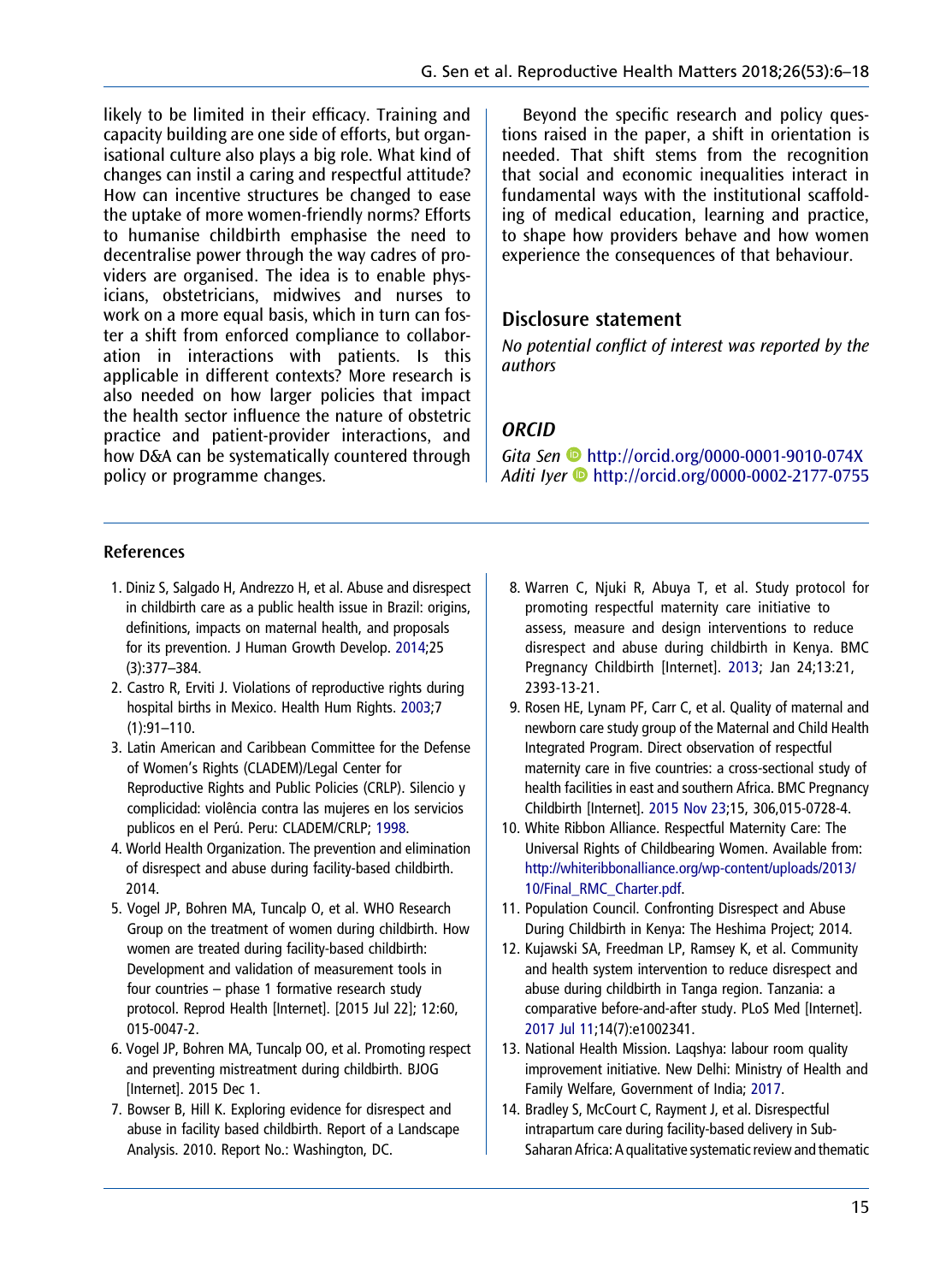<span id="page-11-0"></span>synthesis of women's perceptions and experiences. Soc Sci Med [Internet]. [2016 Nov](#page-1-0);169:157–170.

- 15. Sadler M, Santos MJ, Ruiz-Berdun D, et al. Moving beyond disrespect and abuse: addressing the structural dimensions of obstetric violence. Reprod Health Matters [Internet]. [2016 May;](#page-1-0)24(47):47–55.
- 16. Freedman LP, Ramsey K, Abuya T, et al. Defining disrespect and abuse of women in childbirth: A research, policy and rights agenda. Bull World Health Organ [Internet]. [2014](#page-2-0) [Dec 1](#page-2-0);92(12):915–917.
- 17. Rattner D, Abreu I, Araújo M, et al. Humanizing childbirth to reduce maternal and neonatal mortality: a national effort in Brazil. In: Floyd D, Barclay L, Tritten J, editors. Birth models that work. Berkeley: University of California Press; [2009](#page-2-0). p. 385–414.
- 18. Diniz SG. Humanização da assistência ao parto no brasil: Os muitos sentidos de um movimento [humanization of childbirth care in Brazil: The numerous meanings of a movement]. Ciênc Saúde Coletiva. [2005;](#page-2-0)10(3):627–637.
- 19. Perez D'Gregorio R. Obstetric violence: A new legal term introduced in Venezuela. Int J Gynaecol Obstet [Internet]. [2010 Dec;](#page-2-0)111(3):201–202.
- 20. Castro R, Erviti E. 25 años de investigación sobre violencia obstétrica en méxico [25 years of research on obstetric violence in Mexico]. Rev CONAMED. [2014;](#page-2-0)19(1):37–42.
- 21. d'Oliveira AF, Diniz SG, Schraiber LB. Violence against women in health-care institutions: An emerging problem. Lancet [Internet]. [2002 May 11](#page-3-0);359(9318):1681–1685.
- 22. Jewkes R, Abrahams N, Mvo Z. Why do nurses abuse patients? reflections from South African obstetric services. Soc Sci Med [Internet]. [1998 Dec;](#page-3-0)47(11):1781–1795.
- 23. Bohren MA, Vogel JP, Hunter EC, et al. The mistreatment of women during childbirth in health facilities globally: A mixed-methods systematic review. PLoS Med [Internet]. [2015 Jun 30;](#page-4-0)12(6):e1001847), discussion e1001847.
- 24. Abuya T, Warren CE, Miller N, et al. Exploring the prevalence of disrespect and abuse during childbirth in Kenya. PLoS One [Internet]. [2015 Apr 17;](#page-4-0)10(4):e0123606.
- 25. Okafor II, Ugwu EO, Obi SN. Disrespect and abuse during facility-based childbirth in a low-income country. Int J Gynaecol Obstet [Internet]. [2015 Feb](#page-4-0);128(2):110–113.
- 26. Asefa A, Bekele D. Status of respectful and non-abusive care during facility-based childbirth in a hospital and health centers in Addis Ababa, Ethiopia. Reprod Health [Internet]. 2015 Apr 16;12:33,015-0024-9.
- 27. Kruk ME, Kujawski S, Mbaruku G, et al. Disrespectful and abusive treatment during facility delivery in Tanzania: A facility and community survey. Health Policy Plan [Internet]. 2014 Oct 1.
- 28. Sheferaw ED, Mengesha TZ, Wase SB. Development of a tool to measure women's perception of respectful maternity care in public health facilities. BMC Pregnancy Childbirth [Internet]. 2016 Mar 29;16:67,016-0848-5.
- 29. Afulani PA, Diamond-Smith N, Golub G, et al. Development of a tool to measure person-centered maternity care in developing settings: validation in a rural and urban Kenyan population. Reprod Health [Internet]. 2017 Sep 22;14 (1):118), ,017-0381-7.
- 30. Maya E, Adu-Bonsaffoh K, Dako-Gyeke P, et al. Women's perspectives of mistreatment during childbirth at health facilities in Ghana: findings from a qualitative study. Reprod Health Matters. [2018.](#page-5-0) [doi:10.1080/09688080.](https://doi.org/10.1080/09688080.2018.1502020) [2018.1502020](https://doi.org/10.1080/09688080.2018.1502020).
- 31. McMahon SA, George AS, Chebet JJ, et al. Experiences of and responses to disrespectful maternity care and abuse during childbirth; a qualitative study with women and men in Morogoro region, Tanzania. BMC Pregnancy Childbirth [Internet]. 2014 Aug 12;14:268,2393-14-268.
- 32. Bohren M, Vogel J, Tunçalp O, et al. "By slapping their laps, the patient will know that you truly care for her": A qualitative study on social norms and acceptability of the mistreatment of women during childbirth in Abuja, Nigeria. Soc Sci Med. 2016;2(December):640–655.
- 33. Balde MD, Diallo BA, Bangoura A, et al. Perceptions and experiences of the mistreatment of women during childbirth in health facilities in Guinea: A qualitative study with women and service providers. Reprod Health [Internet]. [2017 Jan 11;](#page-5-0)14(1):3), ,016-0266-1.
- 34. Freedman L, Kujawski S, Mbuyita S, et al. Eye of the beholder? Observation versus self-report in the measurement of disrespect and abuse during facility-based childbirth. Reprod Health Matters. [2018](#page-4-0). [doi:10.1080/](https://doi.org/10.1080/09688080.2018.1502024) [09688080.2018.1502024.](https://doi.org/10.1080/09688080.2018.1502024)
- 35. Jewkes R, Penn-Kekana L. Mistreatment of women in childbirth: time for action on this important dimension of violence against women. PLoS Med [Internet]. [2015 Jun](#page-4-0) [30](#page-4-0);12(6):e1001849.
- 36. Govender V, Penn-Kekana L. Gender biases and discrimination: A review of health care interpersonal interactions. Glob Public Health. [2008;](#page-4-0)3(1):90–13. [doi:10.](https://doi.org/10.1080/17441690801892208) [1080/17441690801892208.](https://doi.org/10.1080/17441690801892208)
- 37. Smith-Oka V. Microaggressions and the reproduction of social inequalities in medical encounters in Mexico. Soc Sci Med [Internet]. [2015 Oct](#page-5-0);143:9–16.
- 38. Diniz SG, Chacham AS. "The cut above" and "the cut below": The abuse of caesareans and episiotomy in Sao Paulo. Brazil. Reprod Health Matters [Internet]. [2004](#page-5-0) [May](#page-5-0);12(23):100–110.
- 39. Diniz S, Rattner D, d'Oliveira A, et al. Disrespect and abuse in childbirth in Brazil: social activism, public policies and providers' training. Reprod Health Matters. [2018.](#page-5-0) [doi:10.](https://doi.org/10.1080/09688080.2018.1502019) [1080/09688080.2018.1502019.](https://doi.org/10.1080/09688080.2018.1502019)
- 40. Chattopadhyay S. The shifting axes of marginalities: the politics of identities shaping women's experiences during childbirth in northeast India. Reprod Health Matters. [2018.](#page-5-0) [doi:1080/09688080.2018.1502022](https://doi.org/1080/09688080.2018.1502022).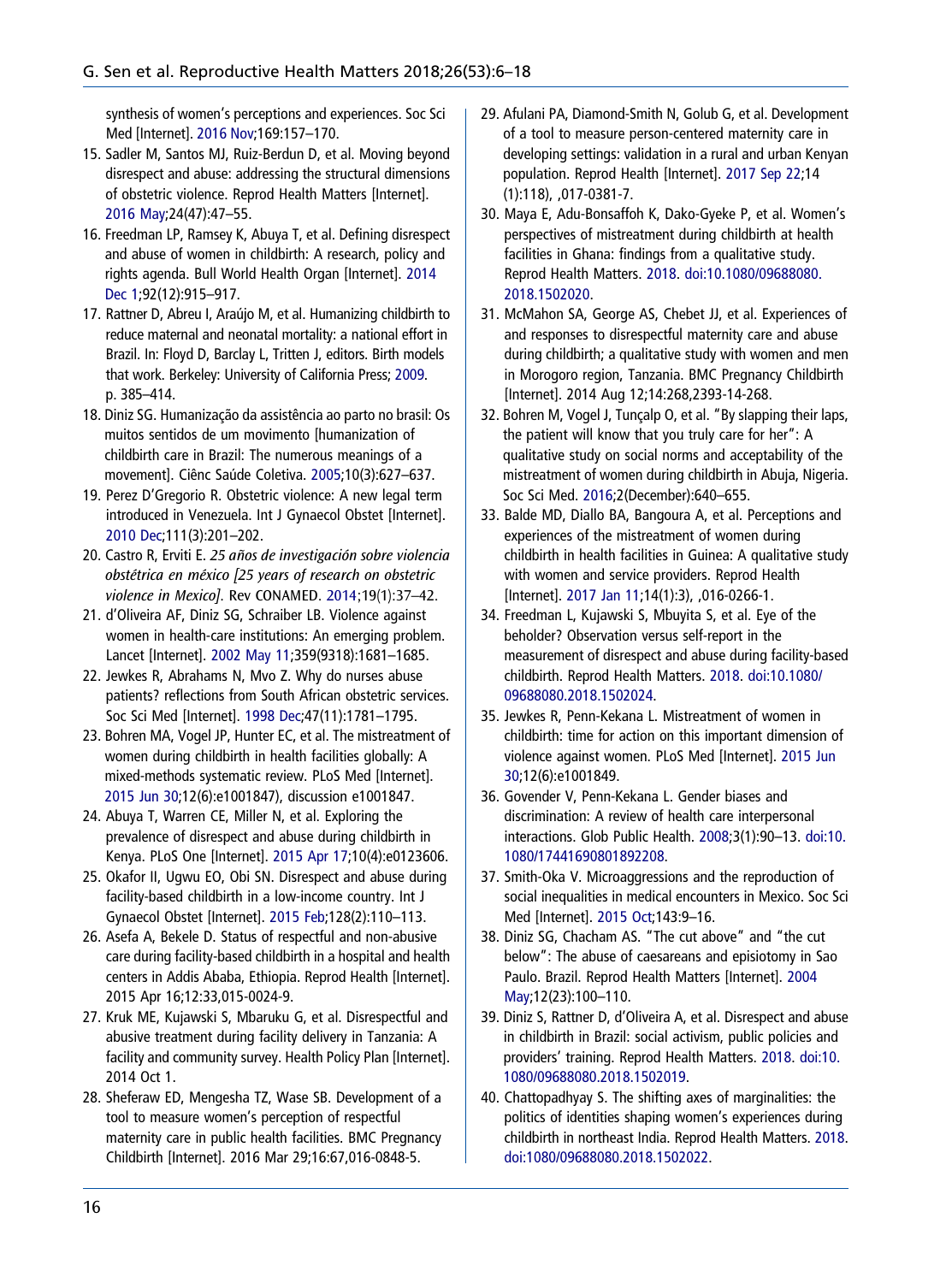- <span id="page-12-0"></span>41. Castro A, Savage V, Kaufman H. Assessing equitable care for indigenous and afrodescendant women in Latin America. Rev Panam Salud Publica [Internet]. [2015 Aug;](#page-5-0)38(2):96–109.
- 42. Iyer A, Sen G, Sreevathsa A. Deciphering rashomon: An approach to verbal autopsies of maternal deaths. Glob Public Health [Internet]. [2013](#page-5-0);8(4):389–404.
- 43. Khanday Z, Tanwar Y. Exploring Religion based Discrimination in Health Facilities in Mumbai. Mumbai. Mumbai: CEHAT; 2013 Available from: [http://www.cehat.](http://www.cehat.org/cehat/uploads/files/R%2091%20Exploring%20religion%20based%20discrimination.pdf) org/cehat/uploads/fi[les/R%2091%20Exploring%20religion](http://www.cehat.org/cehat/uploads/files/R%2091%20Exploring%20religion%20based%20discrimination.pdf) [%20based%20discrimination.pdf.](http://www.cehat.org/cehat/uploads/files/R%2091%20Exploring%20religion%20based%20discrimination.pdf)
- 44. Rajinder Sachar Committee. Social, economic and educational status of the muslim community in India. New Delhi: Prime Minister's High Level Committee Cabinet Secretariat Government of India; [2006.](#page-5-0)
- 45. Solnes-Miltenburg A, van Pelt S, Meguid T, et al. Disrespect and abuse in maternity care: individual consequences of structural violence. Reprod Health Matters. [2018.](#page-5-0) [doi:10.](https://doi.org/10.1080/09688080.2018.1502023) [1080/09688080.2018.1502023.](https://doi.org/10.1080/09688080.2018.1502023)
- 46. Sen A. Gender and cooperative conflicts. In: Tinker I, editor. Persistent inequalities. New York: Oxford University Press; [1990](#page-6-0). p. 123–149.
- 47. Schneider H, le Marcis F, Grard J, et al. Negotiating care: patient tactics at an urban South African hospital. J Health Serv Res Policy [Internet]. [2010 Jul;](#page-6-0)15(3):137–142.
- 48. Bennett M, editor. Basic concepts of intercultural communication: paradigms, principles and practices. 2nd edition ed. Boston: Intercultural Press; [2013.](#page-6-0)
- 49. Gabrysch S, Lema C, Bedrinana E, et al. Cultural adaptation of birthing services in rural Ayacucho. Peru. Bull World Health Organ [Internet]. [2009 Sep](#page-6-0);87(9):724–729.
- 50. Smith-Oka V. Managing labor and delivery among impoverished populations in Mexico: cervical examinations as bureaucratic practice. American Anthropologist. [2013;](#page-6-0)115(4):595–607.
- 51. Donnison J. Midwives and medical men: a history of the struggle for the control of childbirth. 2nd ed. New York: Schocken Books; [1988](#page-6-0).
- 52. Davis-Floyd R. The technocratic, humanistic, and holistic paradigms of childbirth. Int J Gynaecol Obstet [Internet]. [2001 Nov](#page-6-0);75(Suppl 1):S5–S23.
- 53. Greenwald A, Krieger L. Implicit bias: scientific foundations. Cal L Rev. [2006](#page-7-0);94(4):945–967.
- 54. Madhiwalla N, Ghoshal R, Mavani P, et al. Identifying disrespect and abuse in organisational culture: A study of two hospitals in Mumbai, India. Reprod Health Matters. [2018.](#page-7-0) [doi:10.1080/09688080.2018.1502021](https://doi.org/10.1080/09688080.2018.1502021).
- 55. Kempe A, Noor-Aldin Alwazer FA, Theorell T. Women's authority during childbirth and safe motherhood in Yemen. Sex Reprod Healthc [Internet]. [2010 Nov;](#page-7-0)1(4):129–134.
- 56. Brosnan C, Turner BS. Editors. Handbook of the sociology of medical education. London: Routledge; [2010.](#page-7-0)
- 57. Underman K, Hirshfield LE. Detached concern?: emotional socialization in twenty-first century medical education. Soc Sci Med [Internet]. [2016 Jul;](#page-7-0)160:94–101.
- 58. Miller S, Cordero M, Coleman AL, et al. Quality of care in institutionalized deliveries: The paradox of the Dominican Republic. Int J Gynaecol Obstet [Internet]. [2003 Jul](#page-8-0);82 (1):89–103. discussion 87-8.
- 59. Kruger L, Schoombee C. The other side of caring: abuse in a South African maternity ward. J Reprod Infant Psychol. [2010](#page-8-0);28(1):84–101.
- 60. Ebrahim S, Squires N, di Fabio JL, et al. Radical changes in medical education needed globally. Lancet Glob Health [Internet]. [2015 Mar](#page-8-0);3(3):e128–e129.
- 61. Morales Idel R, Fernandez JA, Duran F. Cuban medical education: aiming for the six-star doctor. MEDICC Rev [Internet]. [2008 Oct;](#page-8-0)10(4):5–9.
- 62. Dossou JP, Cresswell JA, Makoutode P, et al. 'Rowing against the current': The policy process and effects of removing user fees for caesarean sections in Benin. BMJ Glob Health [Internet]. [2018 Jan 29](#page-8-0);3(1):e000537. [doi:10.](https://doi.org/10.1136/bmjgh-2017-000537) [1136/bmjgh-2017-000537.](https://doi.org/10.1136/bmjgh-2017-000537)
- 63. Witter S, Boukhalfa C, Cresswell JA, et al. On behalf of the FEMHealth team. Cost and impact of policies to remove and reduce fees for obstetric care in Benin, Burkina Faso. Mali and Morocco. Int J Equity Health [Internet]. [2016 Aug 2](#page-8-0);15. [doi:10.1186/s12939,016-0412-y](https://doi.org/10.1186/s12939,016-0412-y).
- 64. Penn-Kekana L, Blaauw D, Schneider H. 'It makes me want to run away to Saudi Arabia': management and implementation challenges for public financing reforms from a maternity ward perspective. Health Policy Plan [Internet]. [2004 Oct](#page-8-0);19(Suppl 1):i71–i77.
- 65. Chaturvedi S, De Costa A, Raven J. Does the janani suraksha yojana cash transfer programme to promote facility births in India ensure skilled birth attendance? A qualitative study of intrapartum care in Madhya Pradesh. Glob Health Action [Internet]. [2015 Jul 7](#page-8-0);8:27427.
- 66. World Health Organization. Beyond the numbers: reviewing maternal deaths and complications to make pregnancy safer. Geneva: World Health Organization; [2004](#page-9-0).
- 67. Campbell O, Ronsmans C. Verbal autopsies for maternal deaths. In: World Health Organization workshop held at the London School of Hygiene and Tropical Medicine; [Jan 10](#page-9-0)–13; London, United Kingdom. Maternal Health and Safe Motherhood Programme, World Health Organization; [1994](#page-9-0).
- 68. World Health Organization. 2015 Every woman, every child, every adolescent: Achievements and prospects. Final report of the independent Expert Review Group on Information and Accountability for Women's and Children's Health. Geneva: World Health Organization; 2015.
- 69. World Health Organization. WHO recommendations: intrapartum care for a positive childbirth experience. Geneva: World Health Organization; [2018.](#page-9-0)